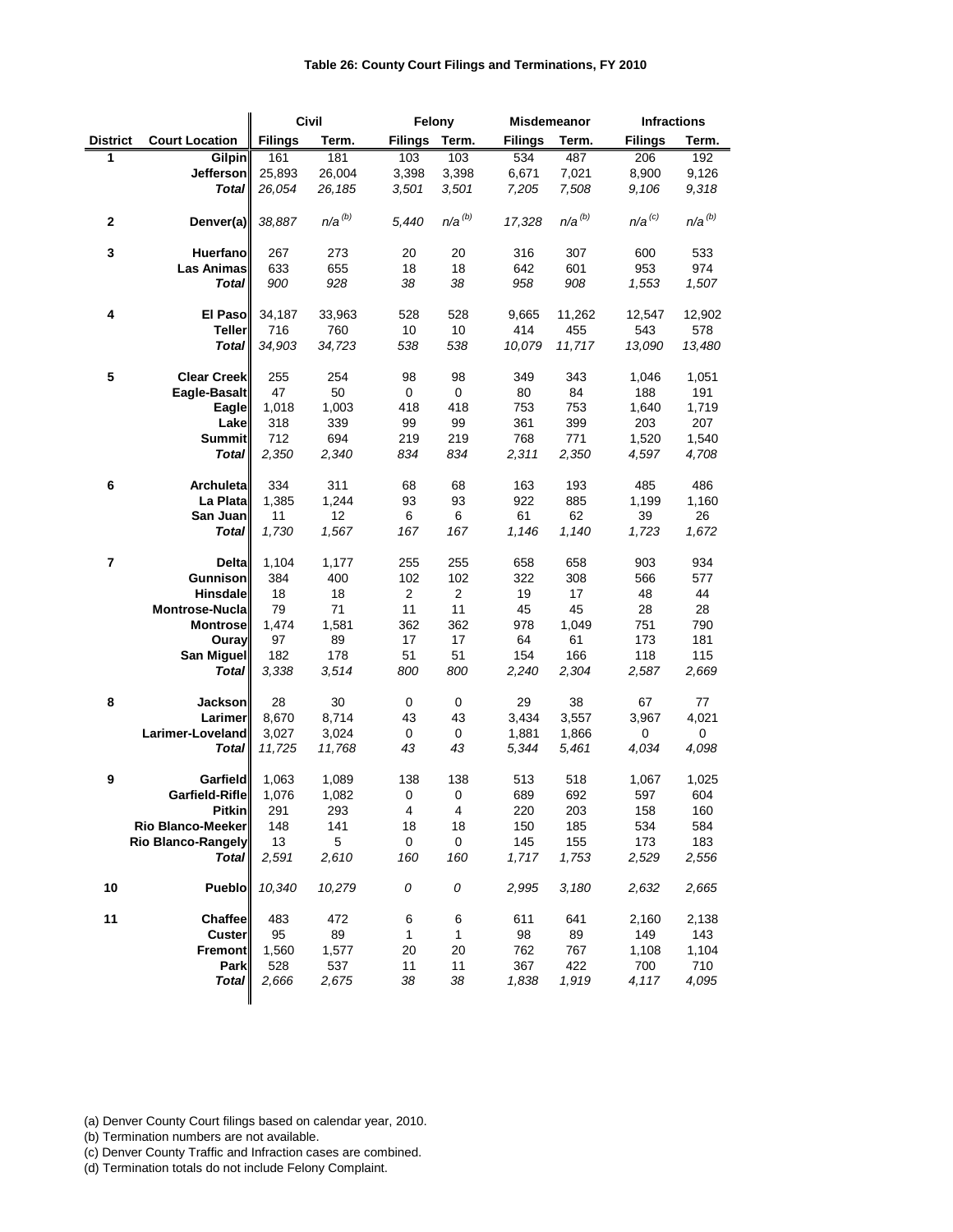| <b>District</b><br><b>Court Location</b><br><b>Filings</b><br>Term.<br><b>Filings</b><br>Term.<br><b>Filings</b><br>Term.(d)<br>1<br>$\overline{16}$<br>$\overline{17}$<br>600<br><b>Gilpin</b><br>610<br>1,630<br>1,477<br>1,114<br><b>Jefferson</b><br>1,188<br>14,913<br>15,902<br>60,963<br>59,167<br><b>Total</b><br>1,204<br>1,131<br>16,502<br>60,644<br>15,523<br>62,593<br>$n/a^{(b)}$<br>$n/a^{(b)}$<br>$\mathbf{2}$<br>1,714<br>144,198<br>207,567<br>0<br>Denver(a)<br>$\mathbf{3}$<br>Huerfano<br>29<br>733<br>661<br>1,963<br>1,803<br>27<br>1,384<br><b>Las Animas</b><br>54<br>60<br>1,284<br>3,684<br>3,574<br>89<br>81<br>1,945<br>5,647<br><b>Total</b><br>2,117<br>5,377<br>4<br>1,382<br><b>El Paso</b><br>1,410<br>18,130<br>23,158<br>76,439<br>82,695<br><b>Teller</b><br>47<br>725<br>831<br>2,455<br>47<br>2,671<br><b>Total</b><br>1,457<br>1,429<br>18,855<br>23,989<br>78,894<br>85,366<br>5<br><b>Clear Creek</b><br>24<br>28<br>1,544<br>1,311<br>3,316<br>2,987<br>Eagle-Basalt<br>34<br>37<br>161<br>173<br>510<br>535<br>266<br>Eagle<br>249<br>2,139<br>1,992<br>6,234<br>5,716<br>19<br>20<br>428<br>511<br>1,428<br>Lake<br>1,476<br><b>Summit</b><br>154<br>161<br>1,610<br>1,704<br>4,983<br>4,870<br>497<br>495<br>16,471<br><b>Total</b><br>5,882<br>5,691<br>15,584<br><b>Archuleta</b><br>42<br>36<br>325<br>340<br>6<br>1,417<br>1,366<br>La Plata<br>146<br>164<br>2,293<br>2,267<br>6,038<br>5,720<br>$\overline{2}$<br>21<br>23<br>139<br>125<br>San Juan<br>1<br>189<br>202<br><b>Total</b><br>2,639<br>2,630<br>7,594<br>7,211<br>$\overline{7}$<br><b>Delta</b><br>131<br>836<br>890<br>164<br>3,887<br>3,823<br>Gunnison<br>57<br>58<br>434<br>423<br>1,865<br>1,766<br><b>Hinsdale</b><br>14<br>14<br>0<br>0<br>101<br>93<br>53<br>62<br>Montrose-Nucla<br>11<br>226<br>217<br>10<br>4,831<br><b>Montrose</b><br>173<br>175<br>1,093<br>1,192<br>4,787<br>18<br>18<br>131<br>148<br>500<br>497<br>Ouray<br>San Miguel<br>35<br>43<br>203<br>226<br>743<br>728<br><b>Total</b><br>424<br>2,764<br>2,955<br>12,153<br>11,911<br>469<br>8<br>$\overline{7}$<br>87<br>195<br>15<br>64<br>247<br><b>Jackson</b><br>Larimer<br>528<br>492<br>21,312<br>21,575<br>4,670<br>4,791<br>Larimer-Loveland<br>91<br>109<br>3,143<br>8,142<br>8,049<br>3,050<br><b>Total</b><br>616<br>29,649<br>626<br>7,877<br>7,928<br>29,871<br>$\boldsymbol{9}$<br><b>Garfield</b><br>161<br>4,189<br>4,051<br>177<br>1,247<br>1,242<br>Garfield-Rifle<br>93<br>130<br>1,015<br>1,053<br>3,508<br>3,523<br><b>Pitkin</b><br>18<br>99<br>353<br>379<br>1,044<br>1,134<br><b>Rio Blanco-Meeker</b><br>129<br>25<br>475<br>487<br>1,454<br>1,422<br>193<br>209<br>29<br>31<br>553<br>583<br><b>Rio Blanco-Rangely</b><br>430<br>462<br>3,332<br>10,748<br>10,713<br><b>Total</b><br>3,321<br>10<br>481<br>20,984<br><b>Pueblo</b><br>517<br>4,536<br>4,648<br>21,289<br>11<br><b>Chaffee</b><br>56<br>63<br>331<br>327<br>3,643<br>3,645<br>15<br>16<br>41<br>44<br>399<br><b>Custer</b><br>381<br>113<br>4,742<br><b>Fremont</b><br>103<br>1,179<br>1,220<br>4,771<br><b>Park</b><br>38<br>41<br>524<br>574<br>2,168<br>2,284<br><b>Total</b><br>222<br>223<br>2,071<br>2,169<br>10,952<br>11,081 |  | <b>Small Claims</b> |  | <b>Traffic</b> | <b>Total</b> |  |
|----------------------------------------------------------------------------------------------------------------------------------------------------------------------------------------------------------------------------------------------------------------------------------------------------------------------------------------------------------------------------------------------------------------------------------------------------------------------------------------------------------------------------------------------------------------------------------------------------------------------------------------------------------------------------------------------------------------------------------------------------------------------------------------------------------------------------------------------------------------------------------------------------------------------------------------------------------------------------------------------------------------------------------------------------------------------------------------------------------------------------------------------------------------------------------------------------------------------------------------------------------------------------------------------------------------------------------------------------------------------------------------------------------------------------------------------------------------------------------------------------------------------------------------------------------------------------------------------------------------------------------------------------------------------------------------------------------------------------------------------------------------------------------------------------------------------------------------------------------------------------------------------------------------------------------------------------------------------------------------------------------------------------------------------------------------------------------------------------------------------------------------------------------------------------------------------------------------------------------------------------------------------------------------------------------------------------------------------------------------------------------------------------------------------------------------------------------------------------------------------------------------------------------------------------------------------------------------------------------------------------------------------------------------------------------------------------------------------------------------------------------------------------------------------------------------------------------------------------------------------------------------------------------------------------------------------------------------------------------------------------------------------------------------------------------------------------------------------------------------------------------------------------------------------------------------------------------------------------|--|---------------------|--|----------------|--------------|--|
|                                                                                                                                                                                                                                                                                                                                                                                                                                                                                                                                                                                                                                                                                                                                                                                                                                                                                                                                                                                                                                                                                                                                                                                                                                                                                                                                                                                                                                                                                                                                                                                                                                                                                                                                                                                                                                                                                                                                                                                                                                                                                                                                                                                                                                                                                                                                                                                                                                                                                                                                                                                                                                                                                                                                                                                                                                                                                                                                                                                                                                                                                                                                                                                                                            |  |                     |  |                |              |  |
|                                                                                                                                                                                                                                                                                                                                                                                                                                                                                                                                                                                                                                                                                                                                                                                                                                                                                                                                                                                                                                                                                                                                                                                                                                                                                                                                                                                                                                                                                                                                                                                                                                                                                                                                                                                                                                                                                                                                                                                                                                                                                                                                                                                                                                                                                                                                                                                                                                                                                                                                                                                                                                                                                                                                                                                                                                                                                                                                                                                                                                                                                                                                                                                                                            |  |                     |  |                |              |  |
|                                                                                                                                                                                                                                                                                                                                                                                                                                                                                                                                                                                                                                                                                                                                                                                                                                                                                                                                                                                                                                                                                                                                                                                                                                                                                                                                                                                                                                                                                                                                                                                                                                                                                                                                                                                                                                                                                                                                                                                                                                                                                                                                                                                                                                                                                                                                                                                                                                                                                                                                                                                                                                                                                                                                                                                                                                                                                                                                                                                                                                                                                                                                                                                                                            |  |                     |  |                |              |  |
|                                                                                                                                                                                                                                                                                                                                                                                                                                                                                                                                                                                                                                                                                                                                                                                                                                                                                                                                                                                                                                                                                                                                                                                                                                                                                                                                                                                                                                                                                                                                                                                                                                                                                                                                                                                                                                                                                                                                                                                                                                                                                                                                                                                                                                                                                                                                                                                                                                                                                                                                                                                                                                                                                                                                                                                                                                                                                                                                                                                                                                                                                                                                                                                                                            |  |                     |  |                |              |  |
|                                                                                                                                                                                                                                                                                                                                                                                                                                                                                                                                                                                                                                                                                                                                                                                                                                                                                                                                                                                                                                                                                                                                                                                                                                                                                                                                                                                                                                                                                                                                                                                                                                                                                                                                                                                                                                                                                                                                                                                                                                                                                                                                                                                                                                                                                                                                                                                                                                                                                                                                                                                                                                                                                                                                                                                                                                                                                                                                                                                                                                                                                                                                                                                                                            |  |                     |  |                |              |  |
|                                                                                                                                                                                                                                                                                                                                                                                                                                                                                                                                                                                                                                                                                                                                                                                                                                                                                                                                                                                                                                                                                                                                                                                                                                                                                                                                                                                                                                                                                                                                                                                                                                                                                                                                                                                                                                                                                                                                                                                                                                                                                                                                                                                                                                                                                                                                                                                                                                                                                                                                                                                                                                                                                                                                                                                                                                                                                                                                                                                                                                                                                                                                                                                                                            |  |                     |  |                |              |  |
|                                                                                                                                                                                                                                                                                                                                                                                                                                                                                                                                                                                                                                                                                                                                                                                                                                                                                                                                                                                                                                                                                                                                                                                                                                                                                                                                                                                                                                                                                                                                                                                                                                                                                                                                                                                                                                                                                                                                                                                                                                                                                                                                                                                                                                                                                                                                                                                                                                                                                                                                                                                                                                                                                                                                                                                                                                                                                                                                                                                                                                                                                                                                                                                                                            |  |                     |  |                |              |  |
|                                                                                                                                                                                                                                                                                                                                                                                                                                                                                                                                                                                                                                                                                                                                                                                                                                                                                                                                                                                                                                                                                                                                                                                                                                                                                                                                                                                                                                                                                                                                                                                                                                                                                                                                                                                                                                                                                                                                                                                                                                                                                                                                                                                                                                                                                                                                                                                                                                                                                                                                                                                                                                                                                                                                                                                                                                                                                                                                                                                                                                                                                                                                                                                                                            |  |                     |  |                |              |  |
|                                                                                                                                                                                                                                                                                                                                                                                                                                                                                                                                                                                                                                                                                                                                                                                                                                                                                                                                                                                                                                                                                                                                                                                                                                                                                                                                                                                                                                                                                                                                                                                                                                                                                                                                                                                                                                                                                                                                                                                                                                                                                                                                                                                                                                                                                                                                                                                                                                                                                                                                                                                                                                                                                                                                                                                                                                                                                                                                                                                                                                                                                                                                                                                                                            |  |                     |  |                |              |  |
|                                                                                                                                                                                                                                                                                                                                                                                                                                                                                                                                                                                                                                                                                                                                                                                                                                                                                                                                                                                                                                                                                                                                                                                                                                                                                                                                                                                                                                                                                                                                                                                                                                                                                                                                                                                                                                                                                                                                                                                                                                                                                                                                                                                                                                                                                                                                                                                                                                                                                                                                                                                                                                                                                                                                                                                                                                                                                                                                                                                                                                                                                                                                                                                                                            |  |                     |  |                |              |  |
|                                                                                                                                                                                                                                                                                                                                                                                                                                                                                                                                                                                                                                                                                                                                                                                                                                                                                                                                                                                                                                                                                                                                                                                                                                                                                                                                                                                                                                                                                                                                                                                                                                                                                                                                                                                                                                                                                                                                                                                                                                                                                                                                                                                                                                                                                                                                                                                                                                                                                                                                                                                                                                                                                                                                                                                                                                                                                                                                                                                                                                                                                                                                                                                                                            |  |                     |  |                |              |  |
|                                                                                                                                                                                                                                                                                                                                                                                                                                                                                                                                                                                                                                                                                                                                                                                                                                                                                                                                                                                                                                                                                                                                                                                                                                                                                                                                                                                                                                                                                                                                                                                                                                                                                                                                                                                                                                                                                                                                                                                                                                                                                                                                                                                                                                                                                                                                                                                                                                                                                                                                                                                                                                                                                                                                                                                                                                                                                                                                                                                                                                                                                                                                                                                                                            |  |                     |  |                |              |  |
|                                                                                                                                                                                                                                                                                                                                                                                                                                                                                                                                                                                                                                                                                                                                                                                                                                                                                                                                                                                                                                                                                                                                                                                                                                                                                                                                                                                                                                                                                                                                                                                                                                                                                                                                                                                                                                                                                                                                                                                                                                                                                                                                                                                                                                                                                                                                                                                                                                                                                                                                                                                                                                                                                                                                                                                                                                                                                                                                                                                                                                                                                                                                                                                                                            |  |                     |  |                |              |  |
|                                                                                                                                                                                                                                                                                                                                                                                                                                                                                                                                                                                                                                                                                                                                                                                                                                                                                                                                                                                                                                                                                                                                                                                                                                                                                                                                                                                                                                                                                                                                                                                                                                                                                                                                                                                                                                                                                                                                                                                                                                                                                                                                                                                                                                                                                                                                                                                                                                                                                                                                                                                                                                                                                                                                                                                                                                                                                                                                                                                                                                                                                                                                                                                                                            |  |                     |  |                |              |  |
|                                                                                                                                                                                                                                                                                                                                                                                                                                                                                                                                                                                                                                                                                                                                                                                                                                                                                                                                                                                                                                                                                                                                                                                                                                                                                                                                                                                                                                                                                                                                                                                                                                                                                                                                                                                                                                                                                                                                                                                                                                                                                                                                                                                                                                                                                                                                                                                                                                                                                                                                                                                                                                                                                                                                                                                                                                                                                                                                                                                                                                                                                                                                                                                                                            |  |                     |  |                |              |  |
|                                                                                                                                                                                                                                                                                                                                                                                                                                                                                                                                                                                                                                                                                                                                                                                                                                                                                                                                                                                                                                                                                                                                                                                                                                                                                                                                                                                                                                                                                                                                                                                                                                                                                                                                                                                                                                                                                                                                                                                                                                                                                                                                                                                                                                                                                                                                                                                                                                                                                                                                                                                                                                                                                                                                                                                                                                                                                                                                                                                                                                                                                                                                                                                                                            |  |                     |  |                |              |  |
|                                                                                                                                                                                                                                                                                                                                                                                                                                                                                                                                                                                                                                                                                                                                                                                                                                                                                                                                                                                                                                                                                                                                                                                                                                                                                                                                                                                                                                                                                                                                                                                                                                                                                                                                                                                                                                                                                                                                                                                                                                                                                                                                                                                                                                                                                                                                                                                                                                                                                                                                                                                                                                                                                                                                                                                                                                                                                                                                                                                                                                                                                                                                                                                                                            |  |                     |  |                |              |  |
|                                                                                                                                                                                                                                                                                                                                                                                                                                                                                                                                                                                                                                                                                                                                                                                                                                                                                                                                                                                                                                                                                                                                                                                                                                                                                                                                                                                                                                                                                                                                                                                                                                                                                                                                                                                                                                                                                                                                                                                                                                                                                                                                                                                                                                                                                                                                                                                                                                                                                                                                                                                                                                                                                                                                                                                                                                                                                                                                                                                                                                                                                                                                                                                                                            |  |                     |  |                |              |  |
|                                                                                                                                                                                                                                                                                                                                                                                                                                                                                                                                                                                                                                                                                                                                                                                                                                                                                                                                                                                                                                                                                                                                                                                                                                                                                                                                                                                                                                                                                                                                                                                                                                                                                                                                                                                                                                                                                                                                                                                                                                                                                                                                                                                                                                                                                                                                                                                                                                                                                                                                                                                                                                                                                                                                                                                                                                                                                                                                                                                                                                                                                                                                                                                                                            |  |                     |  |                |              |  |
|                                                                                                                                                                                                                                                                                                                                                                                                                                                                                                                                                                                                                                                                                                                                                                                                                                                                                                                                                                                                                                                                                                                                                                                                                                                                                                                                                                                                                                                                                                                                                                                                                                                                                                                                                                                                                                                                                                                                                                                                                                                                                                                                                                                                                                                                                                                                                                                                                                                                                                                                                                                                                                                                                                                                                                                                                                                                                                                                                                                                                                                                                                                                                                                                                            |  |                     |  |                |              |  |
|                                                                                                                                                                                                                                                                                                                                                                                                                                                                                                                                                                                                                                                                                                                                                                                                                                                                                                                                                                                                                                                                                                                                                                                                                                                                                                                                                                                                                                                                                                                                                                                                                                                                                                                                                                                                                                                                                                                                                                                                                                                                                                                                                                                                                                                                                                                                                                                                                                                                                                                                                                                                                                                                                                                                                                                                                                                                                                                                                                                                                                                                                                                                                                                                                            |  |                     |  |                |              |  |
|                                                                                                                                                                                                                                                                                                                                                                                                                                                                                                                                                                                                                                                                                                                                                                                                                                                                                                                                                                                                                                                                                                                                                                                                                                                                                                                                                                                                                                                                                                                                                                                                                                                                                                                                                                                                                                                                                                                                                                                                                                                                                                                                                                                                                                                                                                                                                                                                                                                                                                                                                                                                                                                                                                                                                                                                                                                                                                                                                                                                                                                                                                                                                                                                                            |  |                     |  |                |              |  |
|                                                                                                                                                                                                                                                                                                                                                                                                                                                                                                                                                                                                                                                                                                                                                                                                                                                                                                                                                                                                                                                                                                                                                                                                                                                                                                                                                                                                                                                                                                                                                                                                                                                                                                                                                                                                                                                                                                                                                                                                                                                                                                                                                                                                                                                                                                                                                                                                                                                                                                                                                                                                                                                                                                                                                                                                                                                                                                                                                                                                                                                                                                                                                                                                                            |  |                     |  |                |              |  |
|                                                                                                                                                                                                                                                                                                                                                                                                                                                                                                                                                                                                                                                                                                                                                                                                                                                                                                                                                                                                                                                                                                                                                                                                                                                                                                                                                                                                                                                                                                                                                                                                                                                                                                                                                                                                                                                                                                                                                                                                                                                                                                                                                                                                                                                                                                                                                                                                                                                                                                                                                                                                                                                                                                                                                                                                                                                                                                                                                                                                                                                                                                                                                                                                                            |  |                     |  |                |              |  |
|                                                                                                                                                                                                                                                                                                                                                                                                                                                                                                                                                                                                                                                                                                                                                                                                                                                                                                                                                                                                                                                                                                                                                                                                                                                                                                                                                                                                                                                                                                                                                                                                                                                                                                                                                                                                                                                                                                                                                                                                                                                                                                                                                                                                                                                                                                                                                                                                                                                                                                                                                                                                                                                                                                                                                                                                                                                                                                                                                                                                                                                                                                                                                                                                                            |  |                     |  |                |              |  |
|                                                                                                                                                                                                                                                                                                                                                                                                                                                                                                                                                                                                                                                                                                                                                                                                                                                                                                                                                                                                                                                                                                                                                                                                                                                                                                                                                                                                                                                                                                                                                                                                                                                                                                                                                                                                                                                                                                                                                                                                                                                                                                                                                                                                                                                                                                                                                                                                                                                                                                                                                                                                                                                                                                                                                                                                                                                                                                                                                                                                                                                                                                                                                                                                                            |  |                     |  |                |              |  |
|                                                                                                                                                                                                                                                                                                                                                                                                                                                                                                                                                                                                                                                                                                                                                                                                                                                                                                                                                                                                                                                                                                                                                                                                                                                                                                                                                                                                                                                                                                                                                                                                                                                                                                                                                                                                                                                                                                                                                                                                                                                                                                                                                                                                                                                                                                                                                                                                                                                                                                                                                                                                                                                                                                                                                                                                                                                                                                                                                                                                                                                                                                                                                                                                                            |  |                     |  |                |              |  |
|                                                                                                                                                                                                                                                                                                                                                                                                                                                                                                                                                                                                                                                                                                                                                                                                                                                                                                                                                                                                                                                                                                                                                                                                                                                                                                                                                                                                                                                                                                                                                                                                                                                                                                                                                                                                                                                                                                                                                                                                                                                                                                                                                                                                                                                                                                                                                                                                                                                                                                                                                                                                                                                                                                                                                                                                                                                                                                                                                                                                                                                                                                                                                                                                                            |  |                     |  |                |              |  |
|                                                                                                                                                                                                                                                                                                                                                                                                                                                                                                                                                                                                                                                                                                                                                                                                                                                                                                                                                                                                                                                                                                                                                                                                                                                                                                                                                                                                                                                                                                                                                                                                                                                                                                                                                                                                                                                                                                                                                                                                                                                                                                                                                                                                                                                                                                                                                                                                                                                                                                                                                                                                                                                                                                                                                                                                                                                                                                                                                                                                                                                                                                                                                                                                                            |  |                     |  |                |              |  |
|                                                                                                                                                                                                                                                                                                                                                                                                                                                                                                                                                                                                                                                                                                                                                                                                                                                                                                                                                                                                                                                                                                                                                                                                                                                                                                                                                                                                                                                                                                                                                                                                                                                                                                                                                                                                                                                                                                                                                                                                                                                                                                                                                                                                                                                                                                                                                                                                                                                                                                                                                                                                                                                                                                                                                                                                                                                                                                                                                                                                                                                                                                                                                                                                                            |  |                     |  |                |              |  |
|                                                                                                                                                                                                                                                                                                                                                                                                                                                                                                                                                                                                                                                                                                                                                                                                                                                                                                                                                                                                                                                                                                                                                                                                                                                                                                                                                                                                                                                                                                                                                                                                                                                                                                                                                                                                                                                                                                                                                                                                                                                                                                                                                                                                                                                                                                                                                                                                                                                                                                                                                                                                                                                                                                                                                                                                                                                                                                                                                                                                                                                                                                                                                                                                                            |  |                     |  |                |              |  |
|                                                                                                                                                                                                                                                                                                                                                                                                                                                                                                                                                                                                                                                                                                                                                                                                                                                                                                                                                                                                                                                                                                                                                                                                                                                                                                                                                                                                                                                                                                                                                                                                                                                                                                                                                                                                                                                                                                                                                                                                                                                                                                                                                                                                                                                                                                                                                                                                                                                                                                                                                                                                                                                                                                                                                                                                                                                                                                                                                                                                                                                                                                                                                                                                                            |  |                     |  |                |              |  |
|                                                                                                                                                                                                                                                                                                                                                                                                                                                                                                                                                                                                                                                                                                                                                                                                                                                                                                                                                                                                                                                                                                                                                                                                                                                                                                                                                                                                                                                                                                                                                                                                                                                                                                                                                                                                                                                                                                                                                                                                                                                                                                                                                                                                                                                                                                                                                                                                                                                                                                                                                                                                                                                                                                                                                                                                                                                                                                                                                                                                                                                                                                                                                                                                                            |  |                     |  |                |              |  |
|                                                                                                                                                                                                                                                                                                                                                                                                                                                                                                                                                                                                                                                                                                                                                                                                                                                                                                                                                                                                                                                                                                                                                                                                                                                                                                                                                                                                                                                                                                                                                                                                                                                                                                                                                                                                                                                                                                                                                                                                                                                                                                                                                                                                                                                                                                                                                                                                                                                                                                                                                                                                                                                                                                                                                                                                                                                                                                                                                                                                                                                                                                                                                                                                                            |  |                     |  |                |              |  |
|                                                                                                                                                                                                                                                                                                                                                                                                                                                                                                                                                                                                                                                                                                                                                                                                                                                                                                                                                                                                                                                                                                                                                                                                                                                                                                                                                                                                                                                                                                                                                                                                                                                                                                                                                                                                                                                                                                                                                                                                                                                                                                                                                                                                                                                                                                                                                                                                                                                                                                                                                                                                                                                                                                                                                                                                                                                                                                                                                                                                                                                                                                                                                                                                                            |  |                     |  |                |              |  |
|                                                                                                                                                                                                                                                                                                                                                                                                                                                                                                                                                                                                                                                                                                                                                                                                                                                                                                                                                                                                                                                                                                                                                                                                                                                                                                                                                                                                                                                                                                                                                                                                                                                                                                                                                                                                                                                                                                                                                                                                                                                                                                                                                                                                                                                                                                                                                                                                                                                                                                                                                                                                                                                                                                                                                                                                                                                                                                                                                                                                                                                                                                                                                                                                                            |  |                     |  |                |              |  |
|                                                                                                                                                                                                                                                                                                                                                                                                                                                                                                                                                                                                                                                                                                                                                                                                                                                                                                                                                                                                                                                                                                                                                                                                                                                                                                                                                                                                                                                                                                                                                                                                                                                                                                                                                                                                                                                                                                                                                                                                                                                                                                                                                                                                                                                                                                                                                                                                                                                                                                                                                                                                                                                                                                                                                                                                                                                                                                                                                                                                                                                                                                                                                                                                                            |  |                     |  |                |              |  |
|                                                                                                                                                                                                                                                                                                                                                                                                                                                                                                                                                                                                                                                                                                                                                                                                                                                                                                                                                                                                                                                                                                                                                                                                                                                                                                                                                                                                                                                                                                                                                                                                                                                                                                                                                                                                                                                                                                                                                                                                                                                                                                                                                                                                                                                                                                                                                                                                                                                                                                                                                                                                                                                                                                                                                                                                                                                                                                                                                                                                                                                                                                                                                                                                                            |  |                     |  |                |              |  |
|                                                                                                                                                                                                                                                                                                                                                                                                                                                                                                                                                                                                                                                                                                                                                                                                                                                                                                                                                                                                                                                                                                                                                                                                                                                                                                                                                                                                                                                                                                                                                                                                                                                                                                                                                                                                                                                                                                                                                                                                                                                                                                                                                                                                                                                                                                                                                                                                                                                                                                                                                                                                                                                                                                                                                                                                                                                                                                                                                                                                                                                                                                                                                                                                                            |  |                     |  |                |              |  |
|                                                                                                                                                                                                                                                                                                                                                                                                                                                                                                                                                                                                                                                                                                                                                                                                                                                                                                                                                                                                                                                                                                                                                                                                                                                                                                                                                                                                                                                                                                                                                                                                                                                                                                                                                                                                                                                                                                                                                                                                                                                                                                                                                                                                                                                                                                                                                                                                                                                                                                                                                                                                                                                                                                                                                                                                                                                                                                                                                                                                                                                                                                                                                                                                                            |  |                     |  |                |              |  |
|                                                                                                                                                                                                                                                                                                                                                                                                                                                                                                                                                                                                                                                                                                                                                                                                                                                                                                                                                                                                                                                                                                                                                                                                                                                                                                                                                                                                                                                                                                                                                                                                                                                                                                                                                                                                                                                                                                                                                                                                                                                                                                                                                                                                                                                                                                                                                                                                                                                                                                                                                                                                                                                                                                                                                                                                                                                                                                                                                                                                                                                                                                                                                                                                                            |  |                     |  |                |              |  |
|                                                                                                                                                                                                                                                                                                                                                                                                                                                                                                                                                                                                                                                                                                                                                                                                                                                                                                                                                                                                                                                                                                                                                                                                                                                                                                                                                                                                                                                                                                                                                                                                                                                                                                                                                                                                                                                                                                                                                                                                                                                                                                                                                                                                                                                                                                                                                                                                                                                                                                                                                                                                                                                                                                                                                                                                                                                                                                                                                                                                                                                                                                                                                                                                                            |  |                     |  |                |              |  |
|                                                                                                                                                                                                                                                                                                                                                                                                                                                                                                                                                                                                                                                                                                                                                                                                                                                                                                                                                                                                                                                                                                                                                                                                                                                                                                                                                                                                                                                                                                                                                                                                                                                                                                                                                                                                                                                                                                                                                                                                                                                                                                                                                                                                                                                                                                                                                                                                                                                                                                                                                                                                                                                                                                                                                                                                                                                                                                                                                                                                                                                                                                                                                                                                                            |  |                     |  |                |              |  |
|                                                                                                                                                                                                                                                                                                                                                                                                                                                                                                                                                                                                                                                                                                                                                                                                                                                                                                                                                                                                                                                                                                                                                                                                                                                                                                                                                                                                                                                                                                                                                                                                                                                                                                                                                                                                                                                                                                                                                                                                                                                                                                                                                                                                                                                                                                                                                                                                                                                                                                                                                                                                                                                                                                                                                                                                                                                                                                                                                                                                                                                                                                                                                                                                                            |  |                     |  |                |              |  |
|                                                                                                                                                                                                                                                                                                                                                                                                                                                                                                                                                                                                                                                                                                                                                                                                                                                                                                                                                                                                                                                                                                                                                                                                                                                                                                                                                                                                                                                                                                                                                                                                                                                                                                                                                                                                                                                                                                                                                                                                                                                                                                                                                                                                                                                                                                                                                                                                                                                                                                                                                                                                                                                                                                                                                                                                                                                                                                                                                                                                                                                                                                                                                                                                                            |  |                     |  |                |              |  |
|                                                                                                                                                                                                                                                                                                                                                                                                                                                                                                                                                                                                                                                                                                                                                                                                                                                                                                                                                                                                                                                                                                                                                                                                                                                                                                                                                                                                                                                                                                                                                                                                                                                                                                                                                                                                                                                                                                                                                                                                                                                                                                                                                                                                                                                                                                                                                                                                                                                                                                                                                                                                                                                                                                                                                                                                                                                                                                                                                                                                                                                                                                                                                                                                                            |  |                     |  |                |              |  |
|                                                                                                                                                                                                                                                                                                                                                                                                                                                                                                                                                                                                                                                                                                                                                                                                                                                                                                                                                                                                                                                                                                                                                                                                                                                                                                                                                                                                                                                                                                                                                                                                                                                                                                                                                                                                                                                                                                                                                                                                                                                                                                                                                                                                                                                                                                                                                                                                                                                                                                                                                                                                                                                                                                                                                                                                                                                                                                                                                                                                                                                                                                                                                                                                                            |  |                     |  |                |              |  |
|                                                                                                                                                                                                                                                                                                                                                                                                                                                                                                                                                                                                                                                                                                                                                                                                                                                                                                                                                                                                                                                                                                                                                                                                                                                                                                                                                                                                                                                                                                                                                                                                                                                                                                                                                                                                                                                                                                                                                                                                                                                                                                                                                                                                                                                                                                                                                                                                                                                                                                                                                                                                                                                                                                                                                                                                                                                                                                                                                                                                                                                                                                                                                                                                                            |  |                     |  |                |              |  |

(b) Termination numbers are not available.

(c) Denver County Traffic and Infraction cases are combined.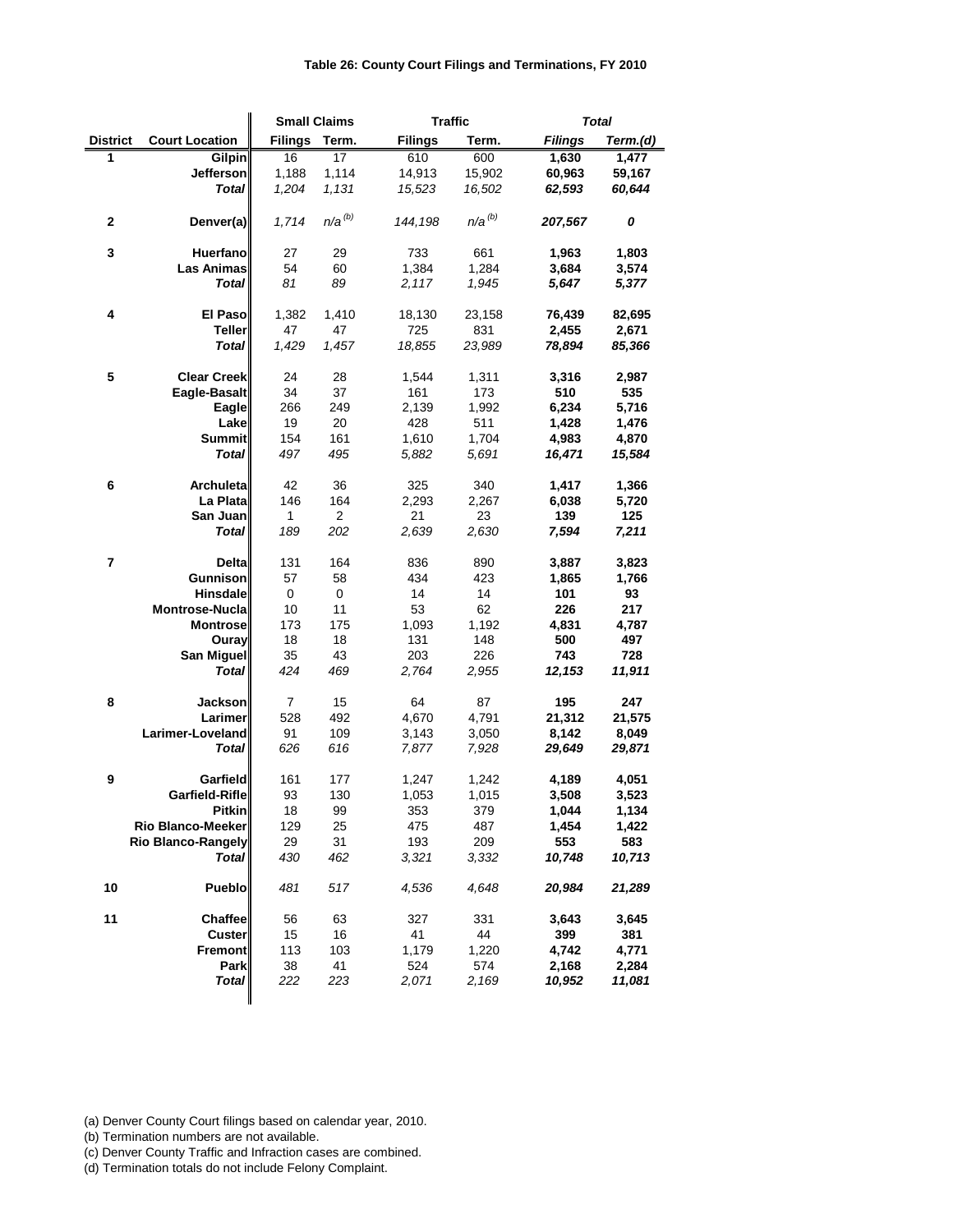|                                                             |                                 |                | <b>Civil</b> | Felony         |                  |                | <b>Misdemeanor</b> |                      | <b>Infractions</b> |
|-------------------------------------------------------------|---------------------------------|----------------|--------------|----------------|------------------|----------------|--------------------|----------------------|--------------------|
| <b>District</b>                                             | <b>Court Location</b>           | <b>Filings</b> | Term.        | <b>Filings</b> | Term.            | <b>Filings</b> | Term.              | <b>Filings</b>       | Term.              |
| 12                                                          | Alamosa                         | 550            | 544          | 291            | 291              | 651            | 596                | 705                  | 657                |
|                                                             | <b>Conejos</b>                  | 232            | 185          | 88             | 88               | 164            | 148                | 298                  | 291                |
|                                                             | <b>Costilla</b>                 | 100            | 107          | 38             | 38               | 147            | 157                | 597                  | 613                |
|                                                             | <b>Mineral</b>                  | 15             | 14           | $\overline{2}$ | $\overline{2}$   | 22             | 24                 | 369                  | 364                |
|                                                             | Rio Grande                      | 419<br>140     | 418<br>141   | 229<br>81      | 229<br>81        | 467<br>189     | 437<br>205         | 642<br>346           | 610<br>339         |
|                                                             | <b>Saguache</b><br><b>Total</b> | 1,456          | 1,409        | 729            | 729              | 1,640          | 1,567              | 2,957                | 2,874              |
|                                                             |                                 |                |              |                |                  |                |                    |                      |                    |
| 13                                                          | <b>Kit Carson</b>               | 263            | 250          | 51             | 51               | 157            | 160                | 548                  | 554                |
|                                                             | Logan                           | 944            | 908          | 11             | 11               | 370            | 412                | 985                  | 997                |
|                                                             | <b>Morgan</b>                   | 1,552          | 1,501        | 28             | 28               | 668            | 680                | 1,047                | 1,014              |
|                                                             | <b>Phillips</b>                 | 146            | 140          | $\mathbf{1}$   | $\mathbf 1$      | 30             | 35                 | 28                   | 25                 |
|                                                             | Sedgwick                        | 95             | 107          | $\pmb{0}$      | $\boldsymbol{0}$ | 20             | 19                 | 112                  | 120                |
|                                                             | Washington                      | 287            | 140          | 1              | 1                | 77             | 69                 | 263                  | 244                |
|                                                             | Yumal                           | 329            | 313          | 5              | $\mathbf 5$      | 125            | 128                | 126                  | 128                |
|                                                             | <b>Total</b>                    | 3,616          | 3,359        | 97             | 97               | 1,447          | 1,503              | 3,109                | 3,082              |
| 14                                                          | Grand                           | 427            | 433          | 188            | 188              | 448            | 501                | 522                  | 538                |
|                                                             | <b>Moffat</b>                   | 539            | 576          | 234            | 234              | 390            | 418                | 421                  | 453                |
|                                                             | <b>Routt</b>                    | 529            | 526          | 152            | 152              | 776            | 747                | 881                  | 892                |
|                                                             | <b>Total</b>                    | 1,495          | 1,535        | 574            | 574              | 1,614          | 1,666              | 1,824                | 1,883              |
|                                                             |                                 |                |              |                |                  |                |                    |                      |                    |
| 15                                                          | <b>Baca</b>                     | 183            | 180          | $\overline{c}$ | $\overline{c}$   | 66             | 79                 | 267                  | 256                |
|                                                             | <b>Cheyenne</b>                 | 62             | 68           | $\mathbf{3}$   | $\mathbf{3}$     | 32             | 34                 | 461                  | 432                |
|                                                             | Kiowa                           | 46             | 42           | $\pmb{0}$      | $\boldsymbol{0}$ | 25             | 30                 | 493                  | 513                |
|                                                             | <b>Prowers</b>                  | 543            | 526          | 11             | 11               | 435            | 430                | 1,097                | 1,075              |
|                                                             | <b>Total</b>                    | 834            | 816          | 16             | 16               | 558            | 573                | 2,318                | 2,276              |
| 16                                                          | <b>Bent</b>                     | 190            | 190          | 3              | 3                | 119            | 128                | 301                  | 312                |
|                                                             | <b>Crowley</b>                  | 129            | 131          | $\mathbf 0$    | $\mathbf 0$      | 83             | 83                 | 281                  | 276                |
|                                                             | <b>Otero</b>                    | 944            | 937          | 22             | 22               | 574            | 619                | 617                  | 639                |
|                                                             | <b>Total</b>                    | 1,263          | 1,258        | 25             | 25               | 776            | 830                | 1,199                | 1,227              |
|                                                             |                                 |                |              |                |                  |                |                    |                      |                    |
| 17                                                          | <b>Adams</b>                    | 29,320         | 29,319       | 3,174          | 3,174            | 6,349          | 5,993              | 8,135                | 8,191              |
|                                                             | <b>Broomfield</b>               | 2,040          | 2,004        | 246            | 246              | 472            | 466                | 550                  | 566                |
|                                                             | <b>Total</b>                    | 31,360         | 31,323       | 3,420          | 3,420            | 6,821          | 6,459              | 8,685                | 8,757              |
| 18                                                          | Arapahoe-Aurora                 | 6,667          | 7,231        | 2,656          | 2,656            | 5,032          | 3,794              | 7,720                | 7,624              |
|                                                             | Arapahoe-Littleton              | 27,318         | 26,484       | 0              | $\pmb{0}$        | 604            | 1,221              | 723                  | 886                |
|                                                             | <b>Douglas</b>                  | 8,538          | 8,317        | 682            | 682              | 2,611          | 2,675              | 7,687                | 7,890              |
|                                                             | <b>Elbert</b>                   | 625            | 591          | 64             | 64               | 191            | 217                | 1,476                | 1,755              |
|                                                             | Lincoln                         | 161            | 155          | 55             | 55               | 110            | 124                | 537                  | 541                |
|                                                             | <b>Total</b>                    | 43,309         | 42,778       | 3,457          | 3,457            | 8,548          | 8,031              | 18,143               | 18,696             |
| 19                                                          | <b>Weld</b>                     | 11,545         | 11,101       | 138            | 138              | 3,865          | 3,909              | 4,612                | 4,550              |
|                                                             |                                 |                |              |                |                  |                |                    |                      |                    |
| 20                                                          | <b>Boulder</b>                  | 6,620          | 6,635        | 1,845          | 1,845            | 3,571          | 3,630              | 2,131                | 2,173              |
|                                                             | Boulder-Longmont                | 1,774          | 1,795        | 0              | 0                | 981            | 993                | 587                  | 613                |
|                                                             | <b>Total</b>                    | 8,394          | 8,430        | 1,845          | 1,845            | 4,552          | 4,623              | 2,718                | 2,786              |
| 21                                                          | <b>Mesa</b>                     | 6,137          | 5,981        | 125            | 125              | 3,417          | 3,516              | 3,440                | 3,418              |
| 22                                                          | <b>Dolores</b>                  | 55             | 49           | 5              | 5                | 31             | 36                 | 113                  | 111                |
|                                                             | <b>Montezuma</b>                | 893            | 918          | 245            | 245              | 593            | 590                | 471                  | 457                |
|                                                             | <b>Total</b>                    | 948            | 967          | 250            | 250              | 624            | 626                | 584                  | 568                |
|                                                             |                                 |                |              |                |                  |                |                    |                      |                    |
| State Total Without Denver   206,954<br><b>County Court</b> |                                 |                | 205,546      | 16,795         | 16,795           | 69,695         | 71,543             | 95,557               | 96,885             |
| State Total With Denver   245,841<br><b>County Court</b>    |                                 |                | $n/a^{(b)}$  | 22,235         | $n/a^{(b)}$      | 87,023         | $n/a^{(b)}$        | $n/a$ <sup>(c)</sup> | $n/a^{(b)}$        |

(b) Termination numbers are not available.

(c) Denver County Traffic and Infraction cases are combined.